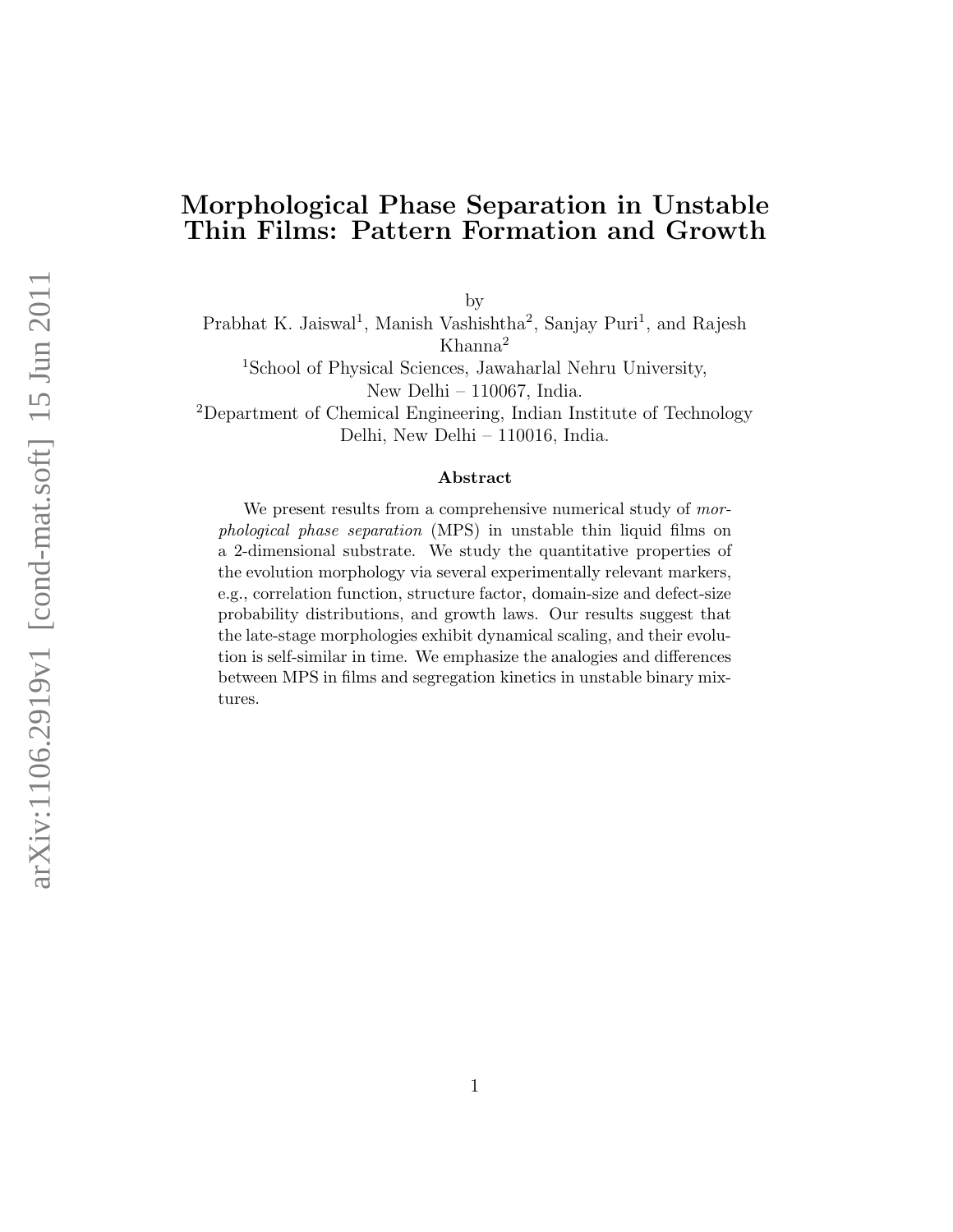# Introduction

Nonequilibrium processes are of great importance in science and technology. The properties of a system are governed by both its constituents and the kinetic processes of formation. In this context, there has been intense research interest in the kinetics of phase transitions, i.e., the nonequilibrium evolution of a system which has been rendered thermodynamically unstable by a sudden change of parameters, e.g., temperature, pressure, etc. [1].

Two important problems in this area are the *kinetics of unstable thin* films  $[2, 3, 4, 5, 6, 7]$  and phase-separation kinetics in unstable mixtures [8, 9, 10, 11]. We have recently initiated a study of the analogies and differences between these two physical problems [12, 13]. Both systems are characterized by the emergence and growth of domains. In unstable films, the coarsening domains consist of flat regions with the equilibrium height  $h_m$ . These are separated by high-curvature regions with gradients in the height field. For  $h_m = 0$ , we have *true dewetting* (TD) [14], where holes are punctured in the film. For  $h_m > 0$ , the evolution is referred to as *morphological phase separation* (MPS) [15, 16, 17]. On the other hand, in phase-separating binary  $(AB)$  mixtures, the growing domains consist of coexisting A-rich and B-rich regions, which are locally in equilibrium. In both systems, coarsening is governed by transport of material via diffusive and hydrodynamic processes. The underlying growth mechanisms dictate the system morphology and domain growth laws.

In this communication, we present results from a comprehensive numerical study of MPS in 3-dimensional thin films. We use several experimentally relevant quantities to completely characterize the emergent morphology. The quantities we measure (e.g., correlation function, structure factor, domainsize distributions) have often been used to describe evolution morphologies in segregating mixtures. However, to the best of our knowledge, these have not been used in the context of unstable films. At appropriate places in this paper, we will highlight the novel features of MPS in thin films.

# Model and Simulation Details

The evolution of unstable films is modeled by a continuity equation for the height field. This is obtained by simplifying the hydrodynamic equations of motion via the *lubrication approximation* [18]. In dimensionless units [12],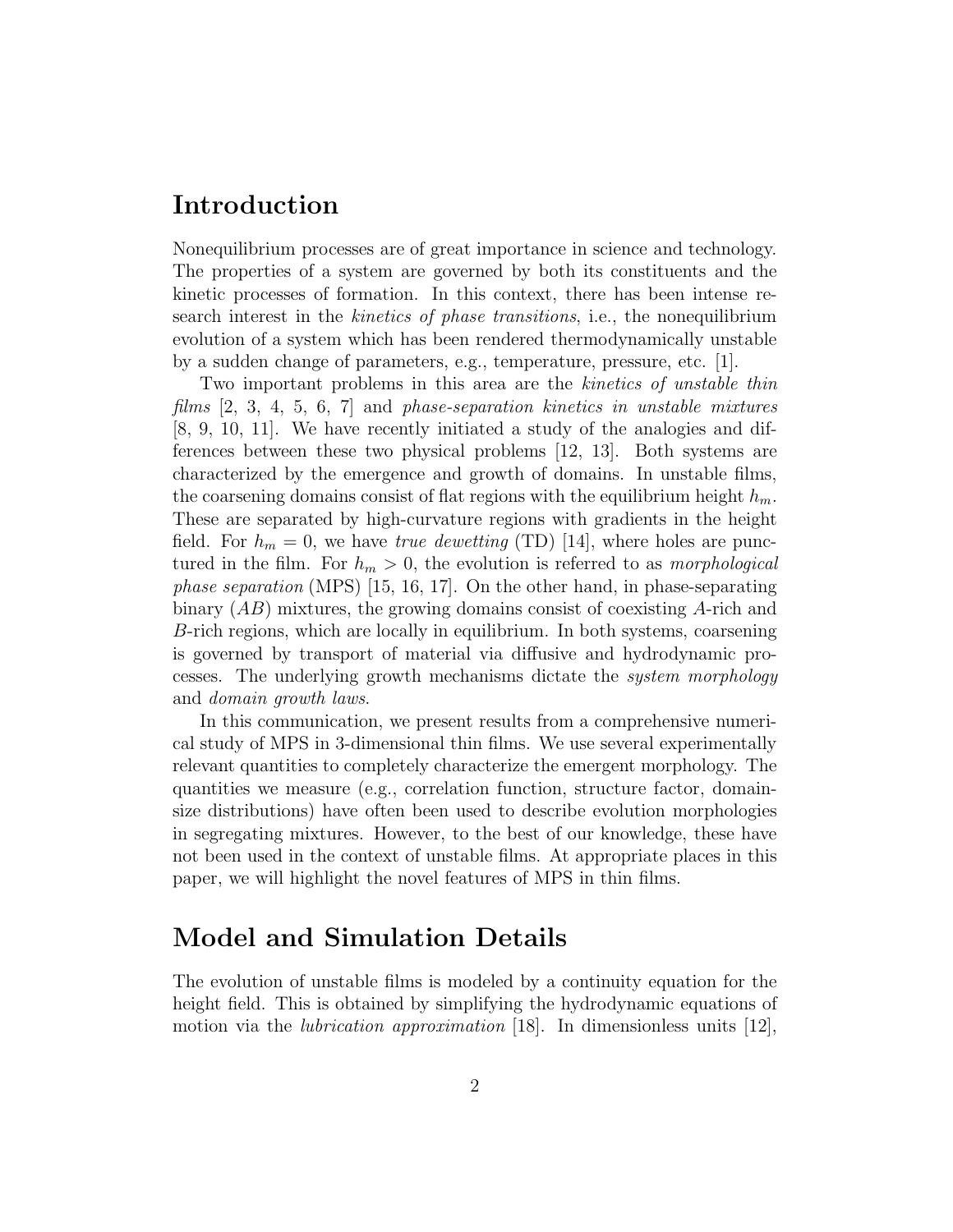the continuity equation has the form:

$$
\frac{\partial}{\partial T} H(\vec{X}, T) = \vec{\nabla} \cdot \left[ M \vec{\nabla} \left( \frac{\delta F}{\delta H} \right) \right],\tag{1}
$$

where  $H(\vec{X}, T)$  denotes the film height at space point  $\vec{X}$  (lying on a  $d = 2$ ) substrate) and time T. The unstable initial state of the film is  $H(\vec{X}, 0) =$ 1+ small fluctuations, i.e., the film is homogeneous to start with. In our dimensionless rescaling, all heights are measured in units of the (dimensional) initial film height  $h_0$ . In Eq. (1), the height-dependent mobility  $M(H)$  =  $H<sup>3</sup>$ , corresponding to Stokes flow with no slip. The equilibrium states are determined from the free-energy functional:

$$
F[H] = \int d\vec{X} \left[ f(H) + \frac{1}{2} (\vec{\nabla} H)^2 \right],\tag{2}
$$

where  $f(H)$  is the local free energy, and the square-gradient term measures the surface tension. We consider a thin film on a coated substrate with a long-range van der Waals attraction due to the substrate, and a shortrange van der Waals repulsion due to the coating [19]. The corresponding dimensionless potential is

$$
f(H) = -\frac{1}{6} \left[ \frac{1 - R}{(H + D)^2} + \frac{R}{H^2} \right].
$$
 (3)

In Eq.  $(3)$ , R is the ratio of the effective Hamaker constants, and D is the dimensionless coating thickness in units of  $h_0$ .

In Fig. 1, we plot  $f(H)$  vs. H for typical parameter values,  $R = -0.1$  and  $D = 0.2$ . We also plot  $f''(H)$  vs. H in Fig. 1. The homogeneous thin film is spontaneously unstable to fluctuations about the initial state  $(H_0 = 1)$ when  $f''(1) < 0$ . Replacing Eqs. (2)-(3) in Eq. (1), we obtain the nonlinear evolution equation:

$$
\frac{\partial H}{\partial T} = \vec{\nabla} \cdot \left[ H^3 \left( f'(H) - \nabla^2 H \right) \right]
$$
\n
$$
= \vec{\nabla} \cdot \left[ H^3 \vec{\nabla} \left( \frac{1 - R}{3(H + D)^3} + \frac{R}{3H^3} - \nabla^2 H \right) \right]. \tag{4}
$$

The linear stability analysis of Eq. (4) shows that the most unstable mode has a wavelength

$$
L_M = \frac{4\pi}{\sqrt{-f''(1)}} = 4\pi \left[ R + \frac{1 - R}{(1 + D)^4} \right]^{-1/2}.
$$
 (5)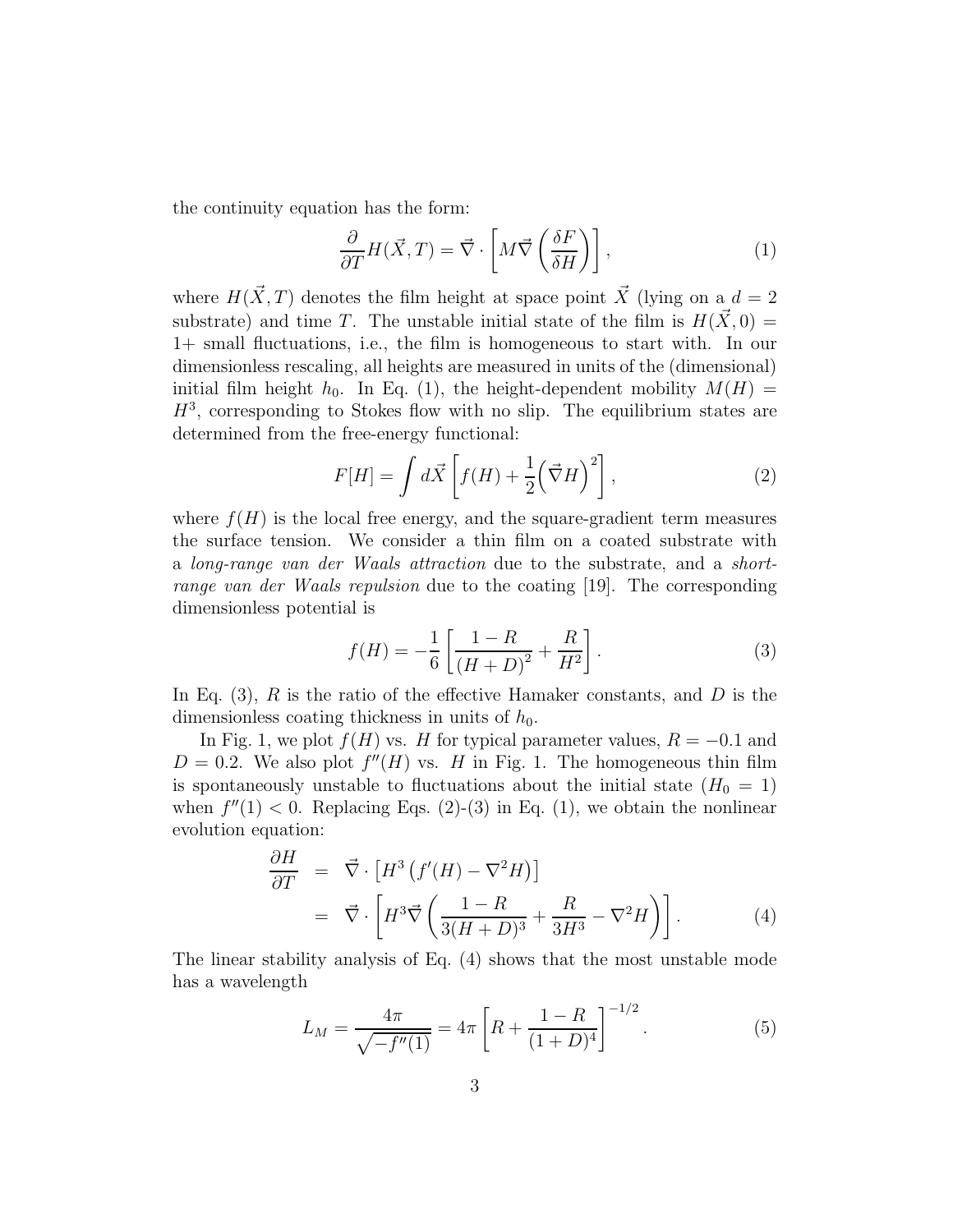

Figure 1: Plot of the free energy  $f(H)$  in Eq. (3), and its second derivative  $f''(H)$ , with film thickness H. The parameter values are  $R = -0.1$  and  $D = 0.2$ . The thickness of the equilibrium flat film phase is given by  $H_m =$  $D|R|^{1/3}/[(1+|R|)^{1/3}-|R|^{1/3}]$ . For  $f''(H) < 0$ , the homogeneous thin film is spontaneously unstable and segregates into flat domains and high-curvature droplets.

The final states of the evolution are obtained from the double-tangent construction for  $f(H)$  in Fig. 1. The film segregates into phases with  $H =$  $H_m = D|R|^{1/3}/[(1+|R|)^{1/3} - |R|^{1/3}]$  and  $H = \infty$ . The latter value results in steepening high-curvature regions which never reach "equilibrium". It is relevant to ask whether Eq. (4) has a static bump solution  $H(X)$ , with  $H(X) \to H_m$  as  $X \to \pm \infty$ . Such a solution must satisfy the zero-current condition:

$$
\frac{d^2H}{dX^2} - f'(H) = c,\t\t(6)
$$

where the constant  $c = 0$  as the bump is flat when  $X \to \pm \infty$ , i.e.,  $d^2H/dX^2 \to$ 0. The first integral of Eq. (6) yields

$$
\left(\frac{dH}{dX}\right)^2 = 2\left[f(H) - f(H_m)\right].\tag{7}
$$

As  $H = H_m$  is the sole minimum of  $f(H)$  (see Fig. 1), the right-hand-side of Eq. (7) can only be zero at  $H = H_m$ . This immediately rules out a bump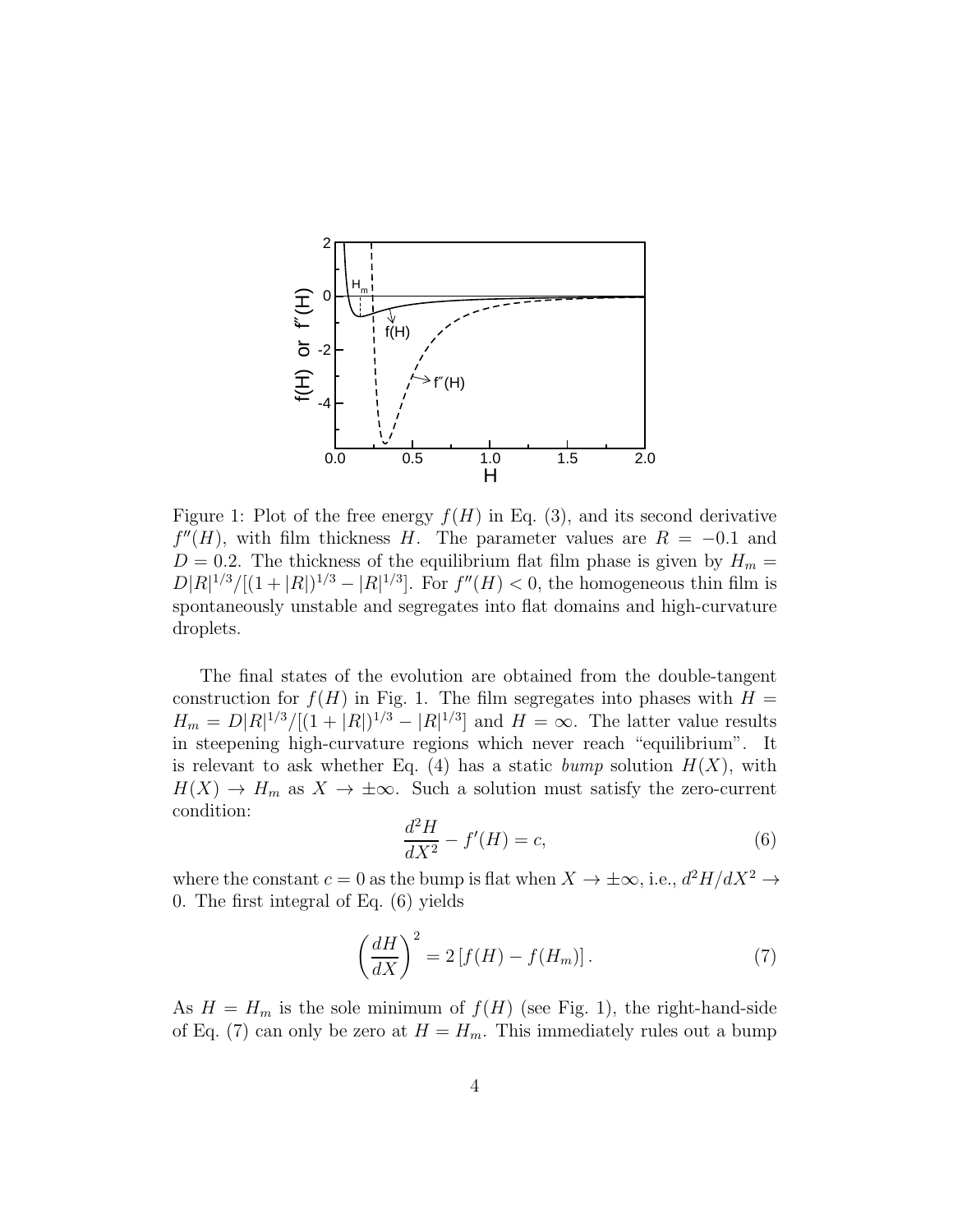solution, which must satisfy  $dH/dX = 0$  at its peak position. The above scenario should be contrasted with the phase separation of AB mixtures, where the system segregates into coexisting A-rich and B-rich domains. As we discuss shortly, this fundamental difference will have important consequences for the evolution morphology in thin films.

We numerically solve Eq. (4) in  $d = 3$  (i.e., on a  $d = 2$  substrate), starting with a small-amplitude ( $\simeq 0.01$ ) random perturbation about the mean film thickness  $H = 1$ . The parameters D and R were chosen so that the film is spinodally unstable at  $H = 1$ . The system size is  $V = (32L_M)^2$ . Periodic boundary conditions are applied at the lateral ends. A 32-point grid per  $L_M$ was found to be sufficient when central differencing in space with half-node interpolation was combined with Gear's algorithm for time-marching. This scheme is especially suitable for stiff equations.

### Numerical Results and Discussion

In Fig. 2, we show MPS in a thin film evolving from the unstable homogeneous state. The parameter values are  $R = -0.1$  and  $D = 0.2$ . The snapshots on the left show the height field: regions with  $H < 1$  are unmarked, and regions with  $H > 1$  are marked black. The conservation law ensures that  $\bar{H} = \int d\vec{X} H(\vec{X}, T) / V$  is constant in time:  $\bar{H} = H_0 = 1$  in this case. The frames on the right show the variation of the height field along a diagonal cross-section of the snapshots  $[H(X, Y = X, T)]$  vs. X. The early time regime  $(T = 40)$  corresponds to the growth of fluctuations about the homogeneous state. This growth is exponential and can be obtained from a linear stability analysis of Eq. (4) [20]:  $H(\vec{X}, T) = 1 + \delta H(\vec{X}, T)$ , where

$$
\delta H(\vec{X},T) \simeq \exp\left\{t\nabla^2[f''(1)-\nabla^2]\right\}\delta H(\vec{X},0). \tag{8}
$$

The growing fluctuations are saturated by the nonlinearity for  $H \simeq H_m$  $(T = 150)$ : there is no corresponding saturation for the regions with  $H > 1$ . In the late stages  $(T = 250)$ , there is growth of domains with  $H = H_m$ (flat phase). At the same time, the defects (or hills) become sharper and sharper. Domain growth is driven by the transport of liquid from smaller hills to larger hills due to the chemical-potential gradient. This transport can be *hydrodynamic* (when the black regions are connected, e.g.,  $T = 150$ ) or *diffusive* (when the black regions are not connected, e.g.,  $T = 250$ ).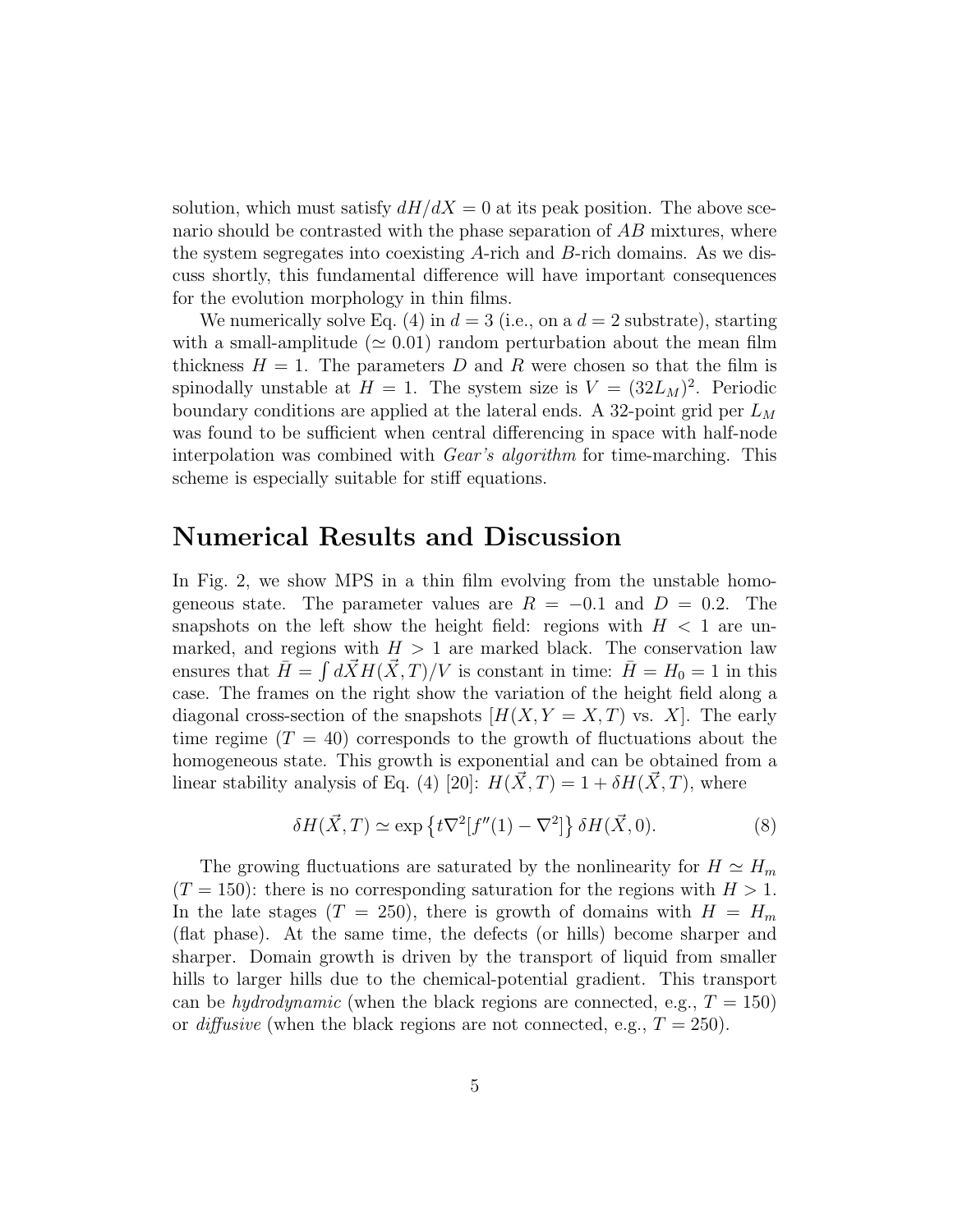

Figure 2: Kinetics of morphological phase separation (MPS) in an unstable thin film in  $d = 3$ . The initial condition for the evolution consisted of uniformly-distributed small-amplitude random fluctuations about  $H(X, Y, T = 0) = 1$ . The parameter values were  $R = -0.1$  and  $D = 0.2$ . Other simulation details are provided in the text. The dimensionless evolution times are specified above each frame. Left: Snapshots of the height field. Regions with  $H > 1$  (high-curvature phase) are marked in black, whereas those with  $H < 1$  (flat phase) are unmarked. Right: Variation of the height field along a diagonal cross-section  $(Y = X)$  of the snapshots.

Notice that the morphology evolves continuously in Fig. 2: from bicontinuous  $(T = 40)$  to circular domains of flat phase  $(T = 150)$  to droplets of high-curvature phase  $(T = 250)$ . We expect that the system enters a scaling *regime* for  $T \geq 250$ , where the morphology becomes self-similar and only the domain size grows. A similar evolution is seen for much thicker films with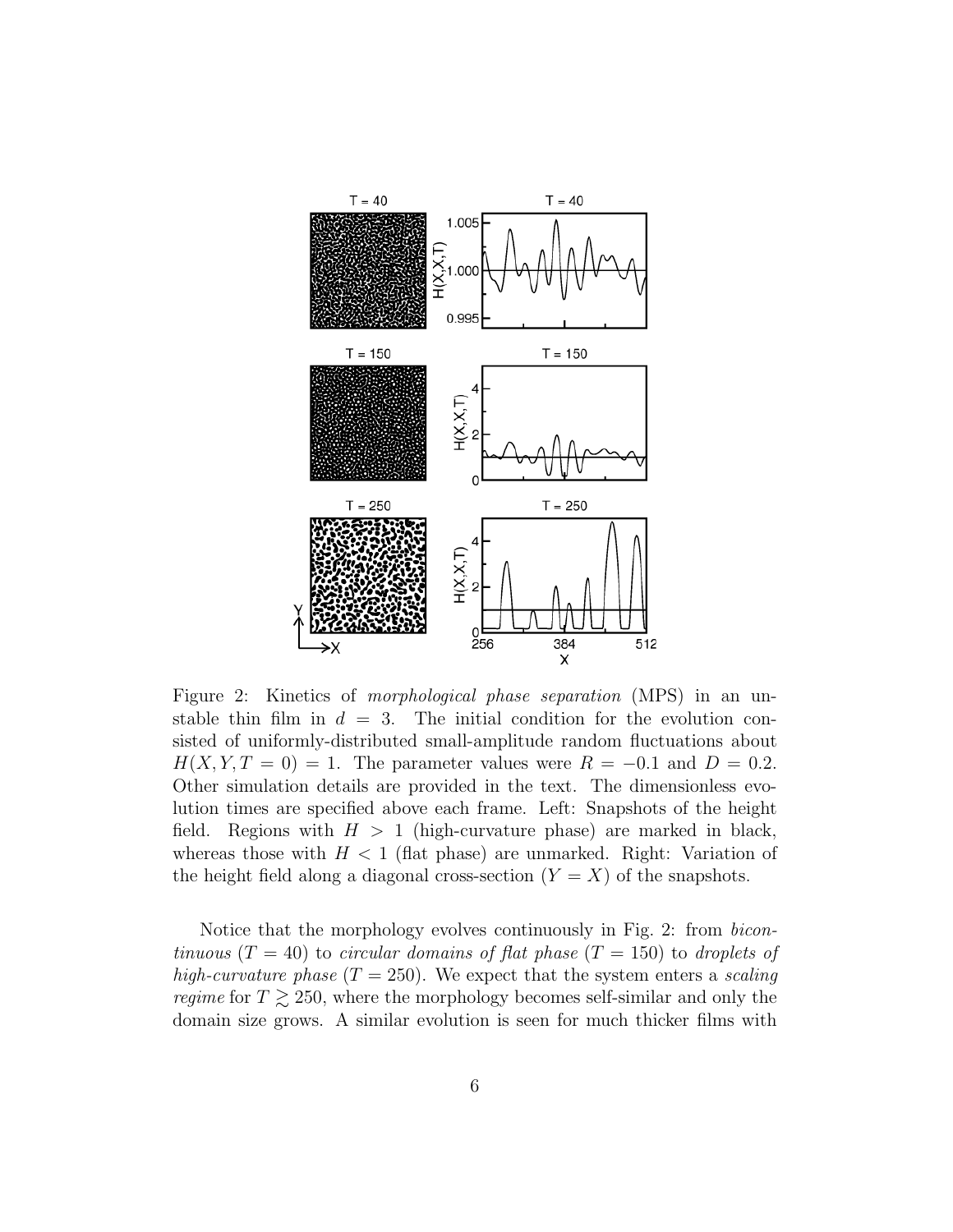$D = 0.8$  in Fig. 3. As expected, the time-scales of MPS are much longer for the thick film. The statistical results we show subsequently correspond to the film with  $D = 0.2$ , whose evolution is shown in Fig. 2.



Figure 3: Analogous to Fig. 2, but for the parameter values  $R = -0.1$  and  $D = 0.8$  (corresponding to a much thicker film).

Let us present some simple arguments to understand the evolution of the scaling morphology in Fig. 2 (e.g.,  $T = 250$ ) and Fig. 3 (e.g.,  $T = 9.7 \times 10^5$ ). Let  $L(T)$  and  $H_d(T)$  denote the characteristic size and height of a droplet of the high-curvature phase at time  $T$ . If the number of droplets in the system is  $N(T)$ , the amount of surplus liquid in the defects ~  $NL^2H_d$ . The corresponding depletion of liquid in the flat domains is  $(V - NL^2)(1 - H_m)$ , where  $V$  is the substrate area. As there is a conservation of liquid, we have

$$
NL^2H_d \simeq (V - NL^2)(1 - H_m),
$$
\n(9)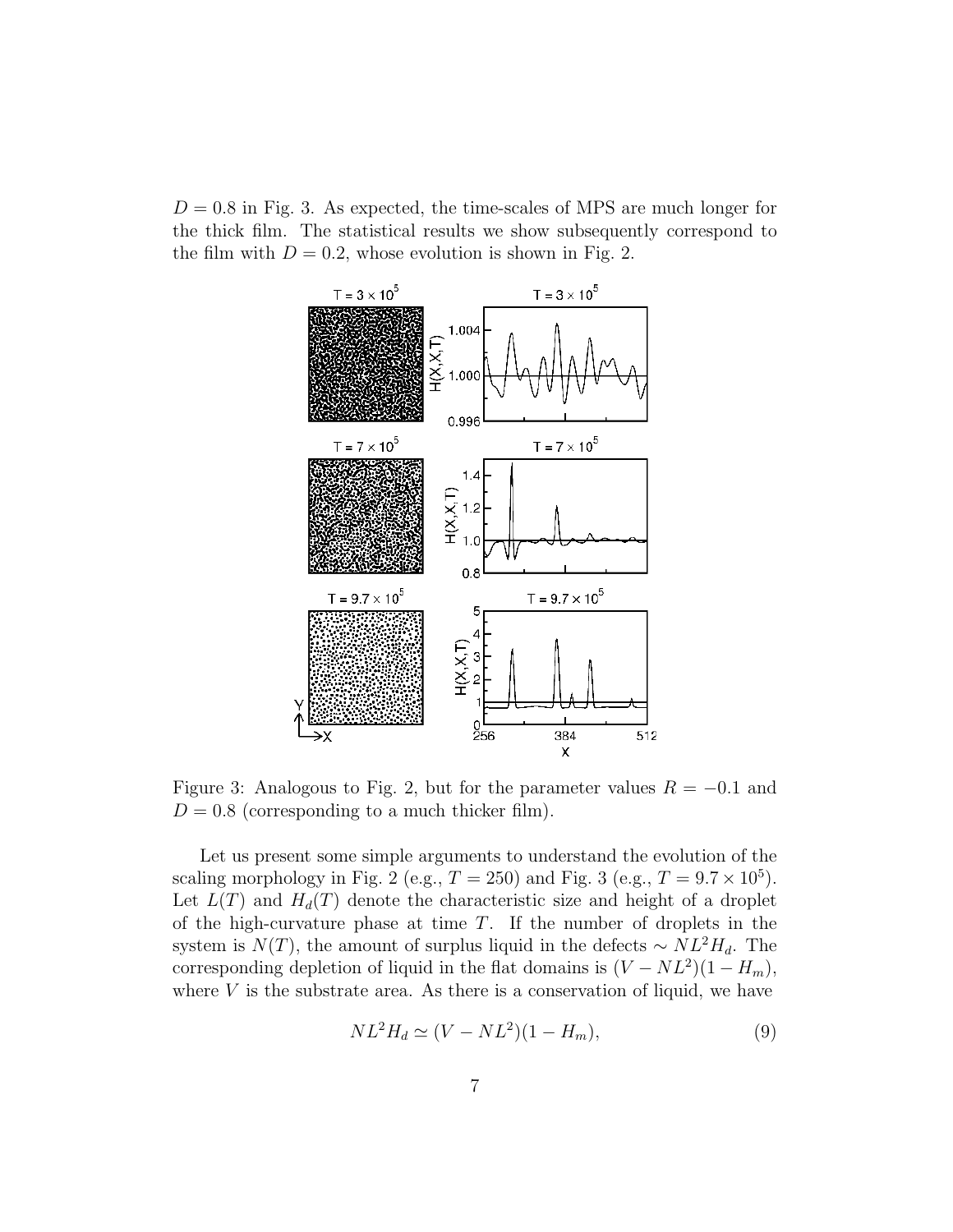or

$$
\phi(T) \simeq \frac{(1 - H_m)}{L^2(H_d + 1 - H_m)} \simeq \frac{(1 - H_m)}{L^2 H_d}.
$$
\n(10)

In Eq. (10),  $\phi(T) = N(T)/V$  denotes the number of droplets per unit area. In the final step of Eq. (10), we have neglected  $(1 - H_m)$  (which is constant) with respect to  $H_d$  (which grows).

How do these droplets grow with time? Their coarsening proceeds via an evaporation-condensation mechanism. The smaller droplets evaporate and their material is diffusively transported to the larger droplets through the flat domains. The chemical potential at a point is estimated as

$$
\mu = f'(H) - \nabla^2 H. \tag{11}
$$

We assume that the droplets have a conical profile (cf. Fig. 2) with the height

$$
H(r) \simeq H_d - (H_d - 1) \left(\frac{r}{L}\right)^n,\tag{12}
$$

where the droplet is centered at  $r = 0$ , and n is the profile exponent. Then

$$
\nabla^2 H = \frac{1}{r} \frac{\partial}{\partial r} \left( r \frac{\partial H}{\partial r} \right) \simeq -\frac{\left( H_d - 1 \right) n^2}{rL}.
$$
 (13)

Thus, we estimate the chemical potential at the droplet boundary  $(H = 1)$ as

$$
\mu \simeq f'(1) + \frac{(H_d - 1)n^2}{L^2} \simeq f'(1) + \frac{H_d n^2}{L^2}.
$$
\n(14)

A better estimate of the chemical potential can be obtained by integrating over the droplet. The resultant value is the same as that in Eq. (14) up to geometric prefactors.

The chemical-potential gradient occurs over flat domains (with  $H = H_m$ ) of size  $\sim L$ , and the corresponding current is

$$
J \simeq -M(H_m)|\vec{\nabla}\mu| \simeq \frac{H_m^3 H_a n^2}{L^3}.
$$
\n(15)

Thus, the droplets grow as

$$
\frac{dL}{dT} \sim \frac{H_m^3 H_d n^2}{L^3}.\tag{16}
$$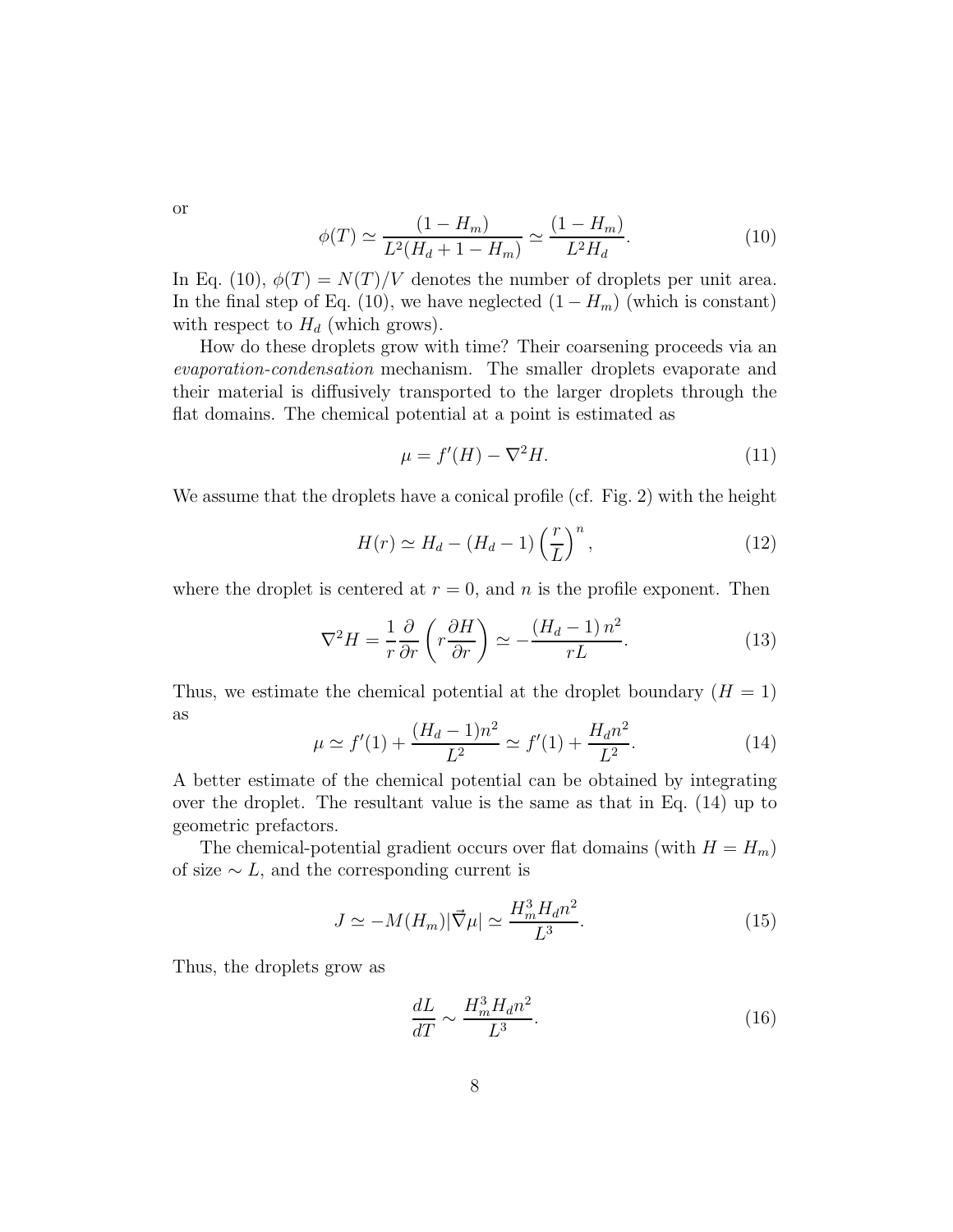In the scaling regime, we expect  $H_d \sim L$  so that  $L(T) \sim (H_m^3 T)^{1/3}$ . This growth law is well known in the context of phase-separation kinetics, and is referred to as the *Lifshitz-Slyozov* (LS) growth law [1, 21]. In earlier work [12, 13], we have demonstrated that MPS in the  $d = 2$  film (i.e., on a  $d = 1$ ) substrate) also obeys the LS growth law. The above arguments apply for  $d = 2$  films also, except when  $n = 1$  in Eq. (12).

There are several experimental tools to quantitatively characterize the MPS evolution morphologies. The correlation function of the height field is defined as

$$
C(\vec{r},T) \equiv C(r,T) = \langle \delta H(\vec{X},T) \delta H(\vec{X} + \vec{r},T) \rangle, \tag{17}
$$

where  $\delta H$  (=  $H - H_0$ ) denotes the fluctuation in the height field. The angular brackets in Eq. (17) denote an averaging over independent runs. The statistical results presented here are obtained as an average over 10 runs. The correlation function depends only on the distance  $r$  (the magnitude of  $\vec{r}$  because the system is translationally invariant and isotropic. In scattering experiments with, e.g., light, X-rays, neutrons, etc., we measure the structure factor, which is the Fourier transform of  $C(\vec{r}, T)$  with wave-vector  $k$ :

$$
S(\vec{k},T) \equiv S(k,T) = \int d\vec{r} \, e^{i\vec{k}\cdot\vec{r}} C(\vec{r},T). \tag{18}
$$

Let us present numerical results for the statistical quantities defined above. In Fig. 4(a), we plot the spherically-averaged correlation function  $[C(r,T)/C(0,T)$  vs. r for the evolution depicted in Fig. 2. At early times, linear theory applies and the corresponding structure factor is [20]

$$
S_{\rm lin}(k,T) \simeq AV \exp\left[2k^2\left(\alpha - k^2\right)T\right],\tag{19}
$$

where A is the amplitude of initial fluctuations,  $\langle \delta H(\vec{X}, 0) \delta H(\vec{X'}, 0) \rangle =$  $A\delta(\vec{X}-\vec{X'})$ . In Eq. (19), V denotes the system volume, and  $\alpha = -f''(1)$ . The early-time correlation function is obtained as the inverse Fourier transform of  $S_{\text{lin}}(k, T)$ :

$$
C_{\text{lin}}(r,T) = AV \int \frac{d\vec{k}}{(2\pi)^2} e^{-i\vec{k}\cdot\vec{r}} \exp\left[2k^2\left(\alpha - k^2\right)T\right]
$$

$$
= \frac{AV}{2\pi} \int_0^\infty dk \, k J_0(kr) \exp\left[2k^2\left(\alpha - k^2\right)T\right]. \tag{20}
$$

The solid line in Fig. 4(a) denotes the expression for  $C_{\text{lin}}(r, T)/C_{\text{lin}}(0, T)$ from Eq. (20) with  $T = 40$ . It is in excellent agreement with the numerical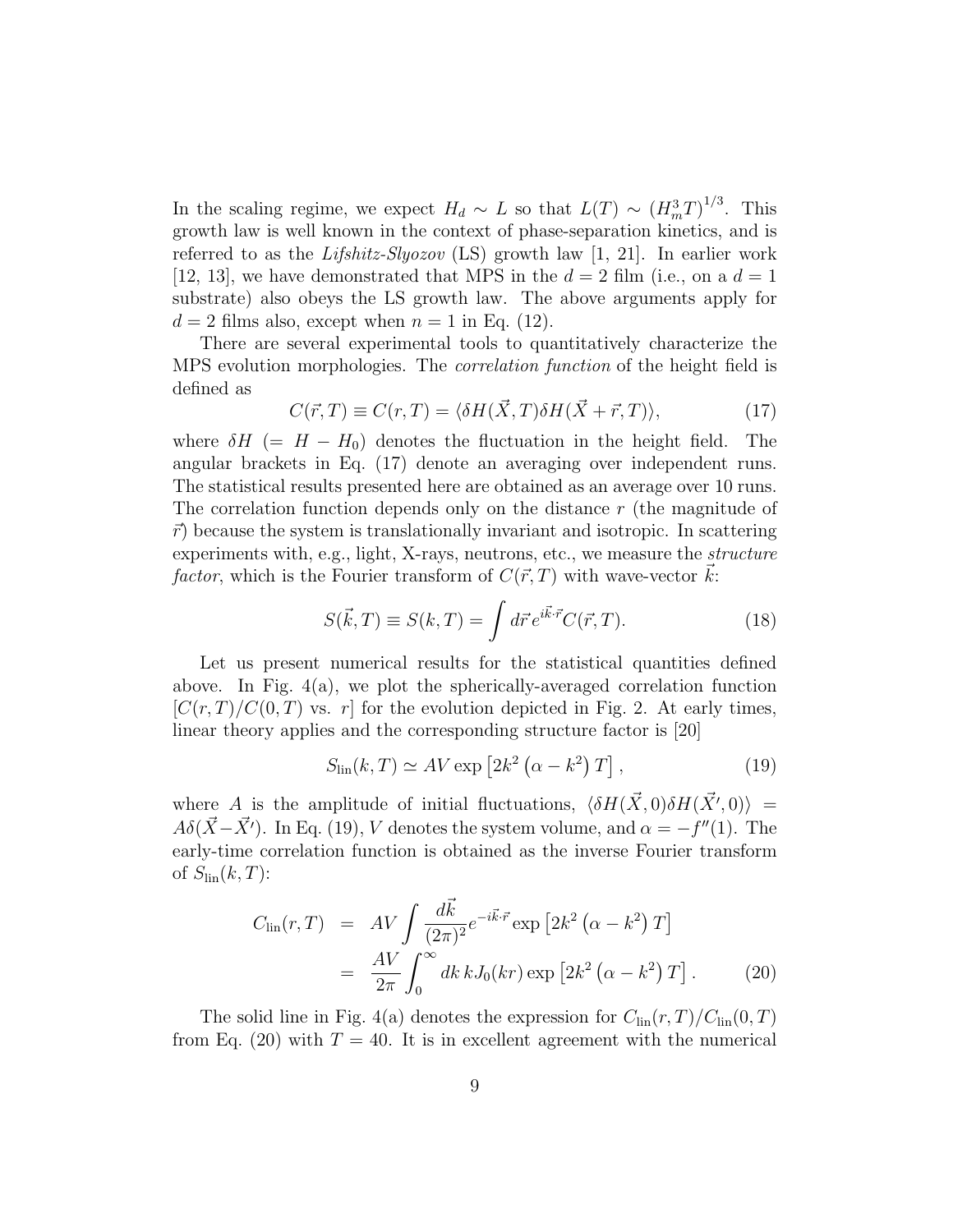data for  $T = 40$ . As time goes on, the fluctuations grow exponentially and linear theory ceases to hold. There is no change in the length scale during the exponential growth regime – hence, the zero-crossings of the correlation function at  $T = 150$  in Fig. 4(a) are comparable to those for  $T = 40$ . (The length-scale data shown later demonstrates that domain growth occurs for  $T \gtrsim 150$ .) There is a crossover in  $C(r, T)$ , as expected from the morphological evolution seen in Fig. 2. The snapshot at  $T = 250$  is indicative of the scaling morphology, viz., droplets of the high-curvature phase in a background of the flat phase. In the late stages, we expect *dynamical scaling* of  $C(r, T)$  and  $S(k, T)$  [22, 1]:

$$
C(r,T) = g(r/L),
$$
  
\n
$$
S(k,T) = L^d f(kL),
$$
\n(21)

where L is the characteristic length scale. In Eq. (21),  $g(x)$  and  $f(p)$  are scaling functions which do not depend on time. In Fig.  $4(a)$ , the correlation function at  $T = 250$  lies in the scaling regime.

In Fig. 4(b), we plot the spherically-averaged structure factor  $[S(k,T)$  vs. k, on a log-log scale] for the same times as in Fig.  $4(a)$ . As before, there is a crossover in the functional form of the structure factor. The data set for  $T = 40$  corresponds to the linear regime, and is in good agreement with the expression in Eq. (19). Notice that the linear theory is not valid at very large values of  $k \approx 0.5$ ) where we see effects of discreteness of the simulation lattice. The data set at  $T = 250$  corresponds to the asymptotic scaling form in Eq. (21). The peak location  $[k_m(T) \sim L^{-1}]$  moves to smaller values as the characteristic length scale grows. There is a shoulder at higher values of  $k$ , which reflects the second length scale apparent in the snapshots in Fig. 2. This shoulder disappears as we approach the asymptotic droplet morphology. Finally, the tail of the structure factor does not show the Porod tail [23],  $S(k,T) \sim k^{-(d+1)}$  at large k, which is characteristic of phase-separating systems [21]. The Porod tail arises from scattering off sharp interfaces – however, the MPS morphology in Fig. 2 does not have any equilibrium interfaces at all.

An alternative method of characterizing the growth morphology is via the probability distribution  $P(l, T)$  of domain size l. Consider a typical snapshot in Fig. 2. We examine the variation of the height field in both the  $x$ - and  $y$ directions, and keep track of the "zero"-crossings (where  $H = 1$ , the average height). This yields the distribution of sizes for the flat domains, as well as the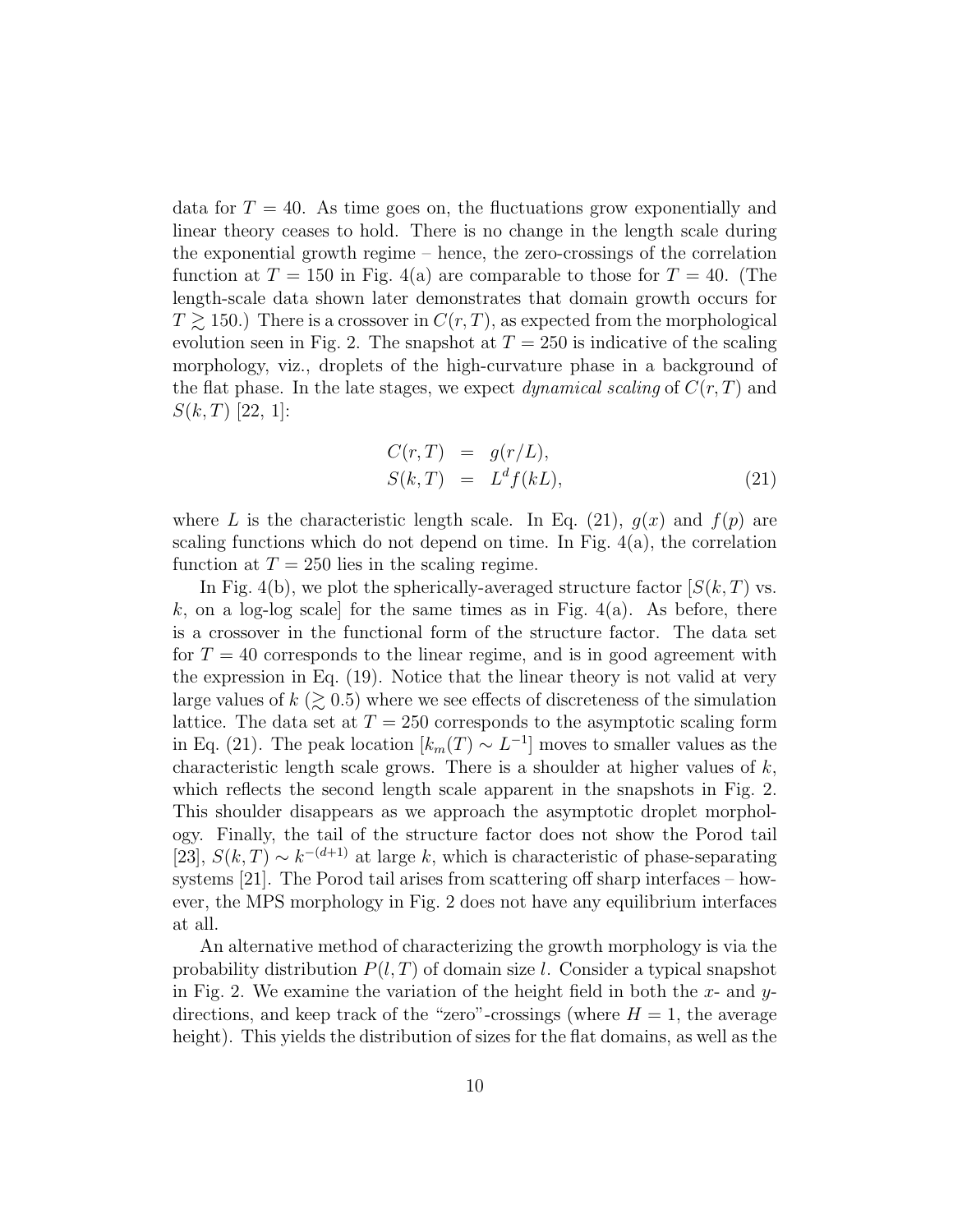

Figure 4: Statistical quantities for the evolution depicted in Fig. 2. These are obtained on  $(32L_M)^2$  systems as an average over 10 independent runs. (a) Plot of the spherically-averaged correlation function  $C(r, T)/C(0, T)$  vs. r. The solid line denotes the result from linear theory in Eq.  $(20)$ , evaluated at  $T = 40$ . (b) Plot of the spherically-averaged structure factor  $S(k, T)$  vs. k. The solid line denotes the expression in Eq. (19), evaluated at  $T = 40$ . The line with slope  $-3$  refers to Porod's law in  $d = 2$ ,  $S(k,T) \sim k^{-(d+1)}$  for large k. The Porod law characterizes scattering off sharp interfaces [23, 21]. In the unstable thin film, there are no equilibrium interfaces as there is only one homogeneous phase.

defects or hills. In Fig. 5(a), we plot the domain-size distribution  $P_{dom}(l, T)$ vs. l. This quantity also shows the expected crossover from early to late times. The data set for  $T = 40$  has a broader distribution than the data set for  $T = 150$ , though the peak positions are similar. The  $T = 40$  morphology has a broader distribution because it still contains modes with various length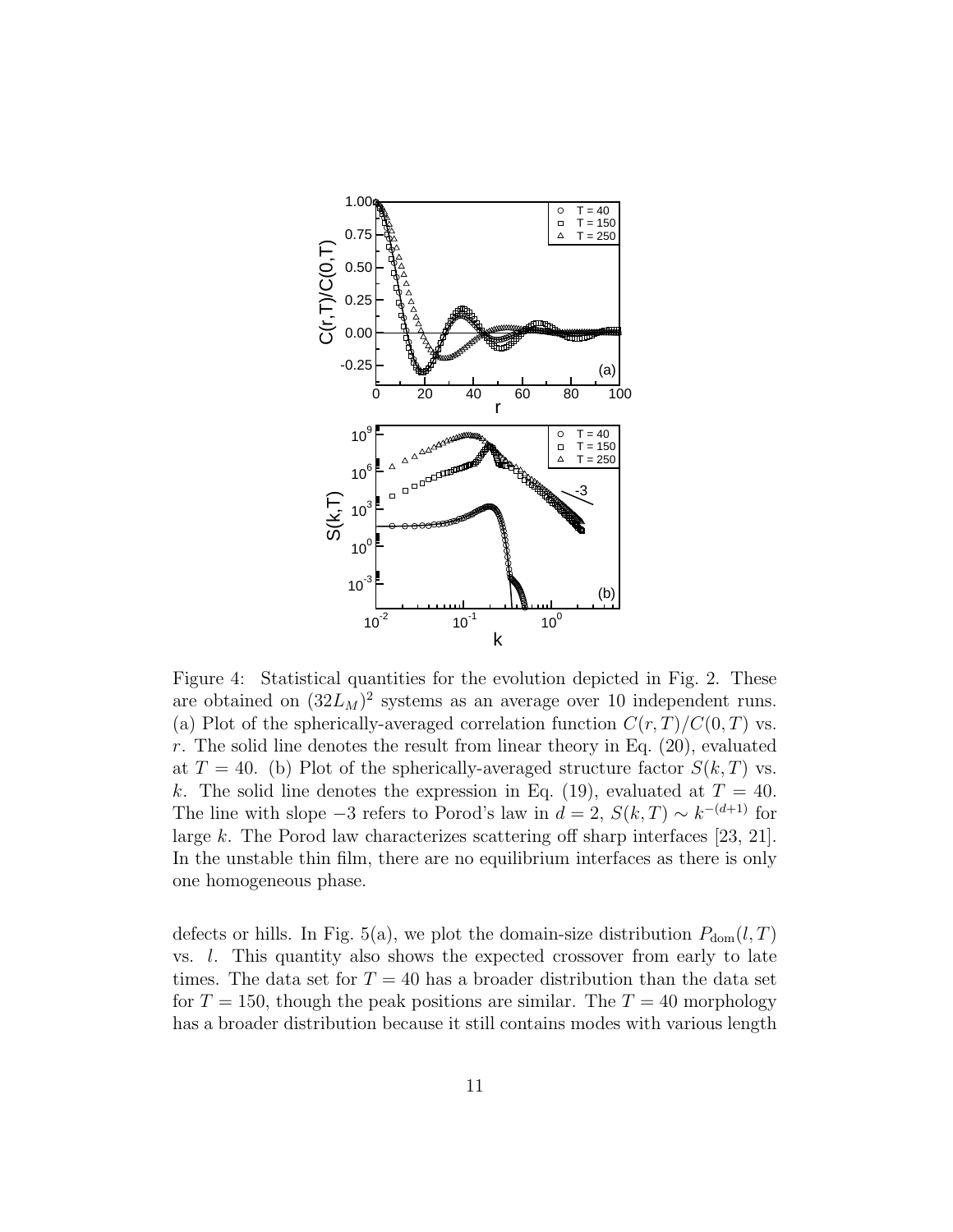scales – these are dominated by the most unstable wavelength  $(L_M)$  as the fluctuations grow. The peak positions at  $T = 40, 150$  are comparable because there is no domain growth in the early exponential regime. At later times, the domains coarsen and the peak position of  $P_{\text{dom}}(l, T)$  shifts to the right [see data set for  $T = 250$  in Fig. 5(a)]. The functional form at  $T = 250$ corresponds to the asymptotic scaling function  $p_{dom}(x)$ , which is defined as

$$
P_{\text{dom}}(l,T) = L^{-1} p_{\text{dom}}(l/L). \tag{22}
$$

We make two further observations about  $P_{\text{dom}}(l, T)$ . First, the plots at early times  $(T = 40, 150)$  show a marked shoulder, consistent with our observation of a two-scale morphology in the snapshots of Fig. 2, and the structure factors of Fig. 4(b). This shoulder disappears as we enter the asymptotic scaling regime. Second, the tail of the distribution decays exponentially, i.e., linearly on the semi-log plot in Fig. 5(a). This is typical of morphologies with well-defined characteristic scales, and has been observed earlier in the context of phase-separation morphologies [24].

In Fig. 5(b), we plot the defect-size distribution  $[P_{\text{def}}(l, T)$  vs. l at the same times as in Fig.  $5(a)$ . This plot shows the same general features as Fig.  $5(a)$ .

Finally, in Fig. 6, we study the growth of the characteristic length scale. We use three different measures of the length scale, obtained from the statistical quantities introduced earlier:

(a)  $L_C$ , the length scale up to which  $C(r, T)$  decays to half its maximum value (which arises at  $r = 0$ ).

(b)  $L_S$ , the inverse of the first moment of  $S(k,T)$ :  $L_S = \langle k \rangle^{-1}$  with

$$
\langle k \rangle = \frac{\int_0^\infty dk \, kS(k,T)}{\int_0^\infty dk \, S(k,T)}.\tag{23}
$$

(c)  $L_P$ , the average domain size from the relevant probability distribution:

$$
L_P = \int_0^\infty dl \, l P_{\text{dom}}(l, T). \tag{24}
$$

We show the time-dependence of these length scales in Fig. 6. It is interesting to note that all the different length scales show the same physical behavior. There is an *early regime* (up to  $T \simeq 150$ ), where the initial fluctuations grow exponentially but there is almost no change in the length scale. In the context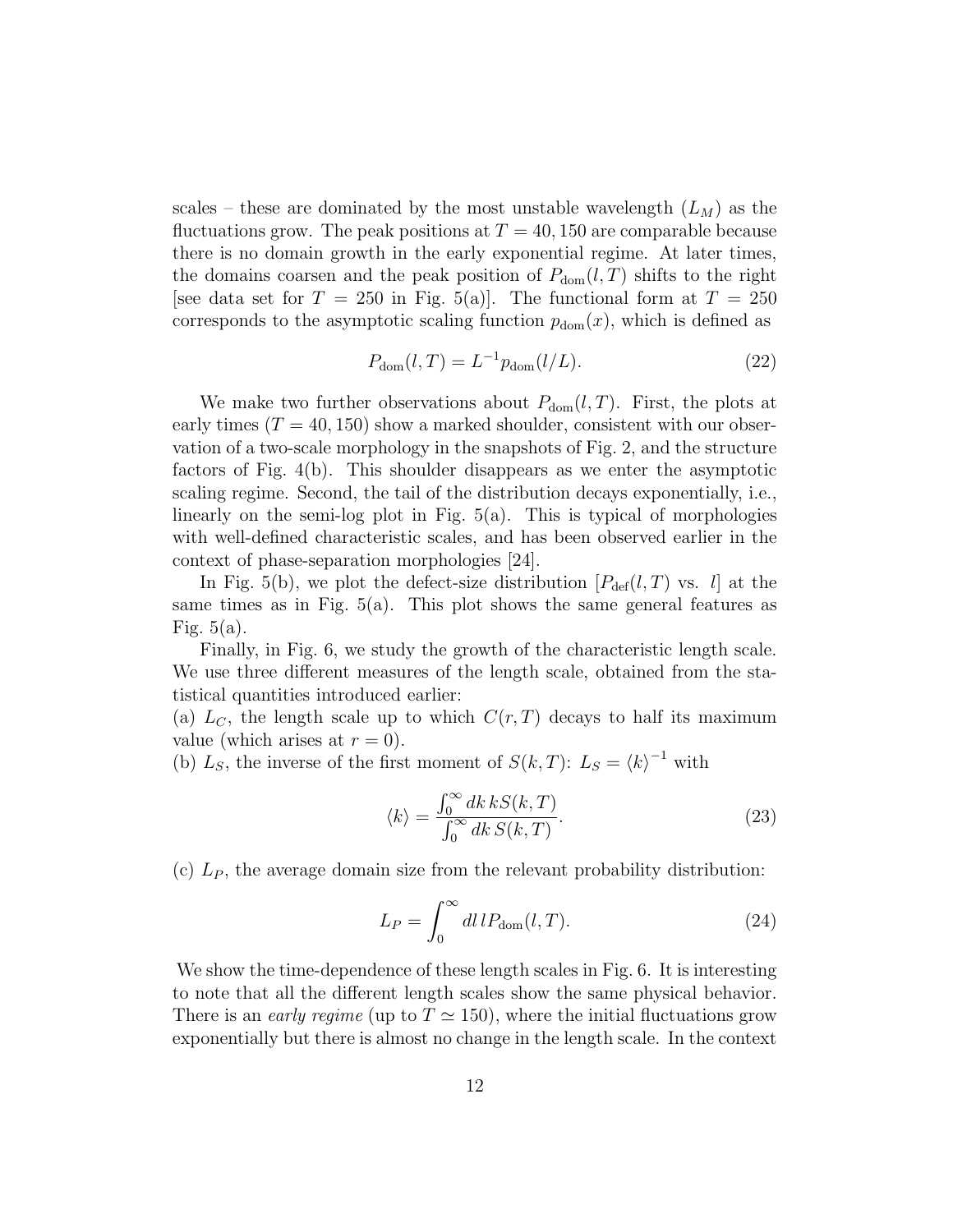

Figure 5: Probability distributions of domain and defect sizes for the evolution depicted in Fig. 2. The data is plotted on a linear-log scale. The solid lines denote exponential fits to the tail region. (a) Domain-size distribution,  $P_{\text{dom}}(l, T)$  vs. l. (b) Defect-size distribution,  $P_{\text{def}}(l, T)$  vs. l.

of phase-separation kinetics, this is referred to as the Cahn-Hilliard-Cook (CHC) regime. This is followed by an intermediate regime, where nonlinear effects saturate the growing fluctuations. The system segregates into domains of the flat phase and defects of the high-curvature phase. In the late stages  $(T > 175)$ , there is growth of domains. It is not possible to ascertain the asymptotic growth exponent from our present results, which only access a small window in the scaling regime. For this, we require 1-2 further decades of growth, which would be computationally very expensive. The numerical difficulty in accessing the late stages can be understood as follows. Recall that the interfaces become progressively steeper with time. Therefore, we need a corresponding reduction of the mesh size in space (and time) to resolve the interfaces properly.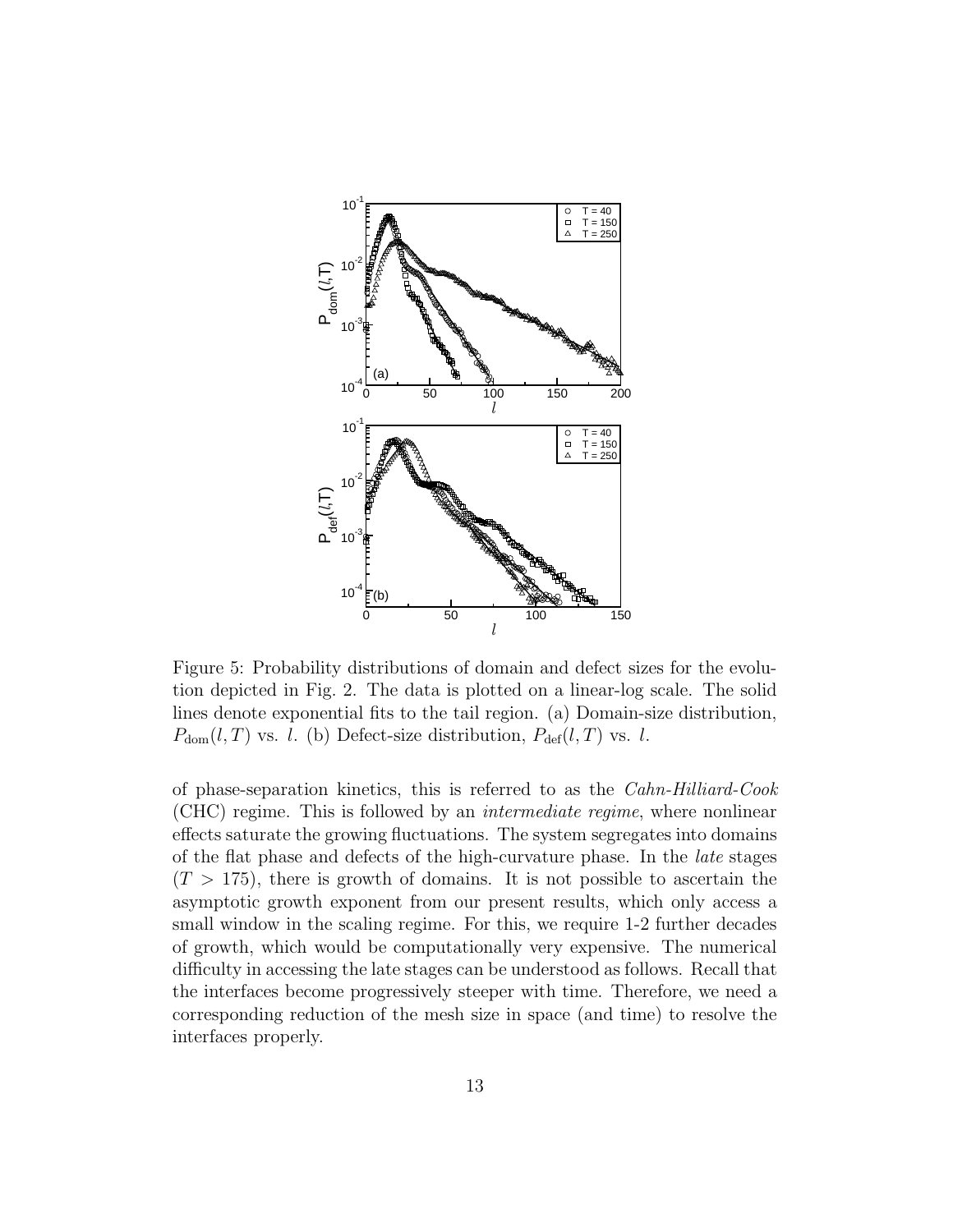

Figure 6: Time-dependence of the characteristic length scale for the evolution in Fig. 2. We show data for three measures of the length scale:  $L_C, L_S$ , and  $L_P$ , obtained from  $C(r, T)$ ,  $S(k, T)$ , and  $P_{dom}(l, T)$ , respectively.

#### Summary

Let us conclude this paper with a brief summary. We have undertaken a comprehensive numerical study of morphological phase separation (MPS) in unstable liquid films. In particular, we have used several experimentally relevant tools to quantitatively characterize the emergent morphologies. The statistical quantities we measure are the correlation function, structure factor, domain-size and defect-size probability distributions, and the corresponding growth laws. The study of these properties provides a complete picture of the evolution dynamics. We make several important predictions in this context. At late times, the system should enter a scaling regime, where the above quantities show dynamical scaling, i.e., the morphology becomes self-similar in time. We hope that our numerical study will motivate fresh experiments on unstable thin films.

There are important analogies and differences between MPS in thin films and phase-separation kinetics in binary mixtures. We have highlighted some of these features in this paper. A crucial difference between the two systems is the nature of the coarsening domains and defects. The unstable film segregates into droplets of a high-curvature phase (defects), separated by domains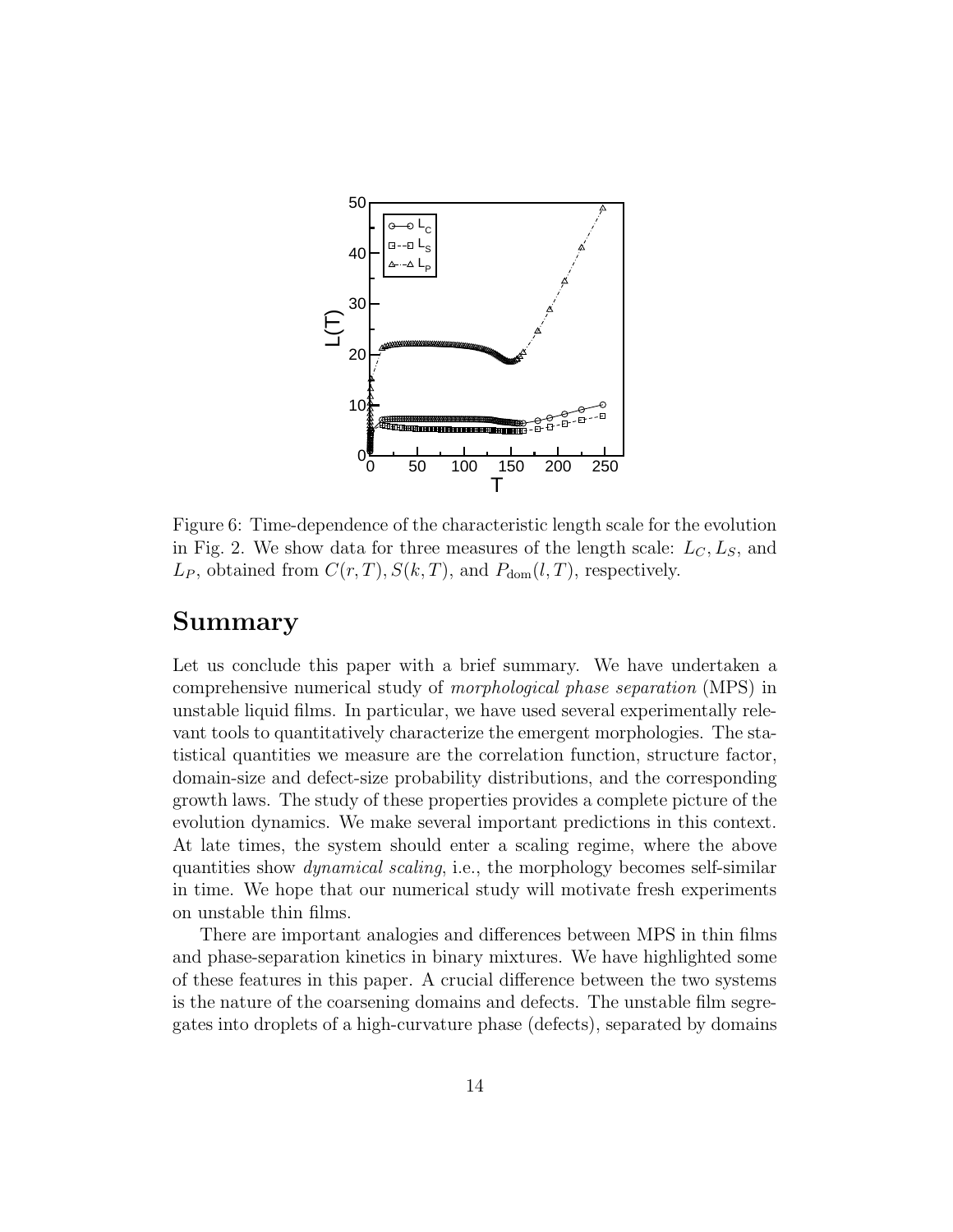of a flat phase. On the other hand, the unstable  $AB$  mixture segregates into coexisting domains of A-rich and B-rich phases, which are separated by nearequilibrium interface defects. This difference has important consequences for the evolution morphologies and their quantitative properties.

R.K. acknowledges the financial support of the Department of Science and Technology, India.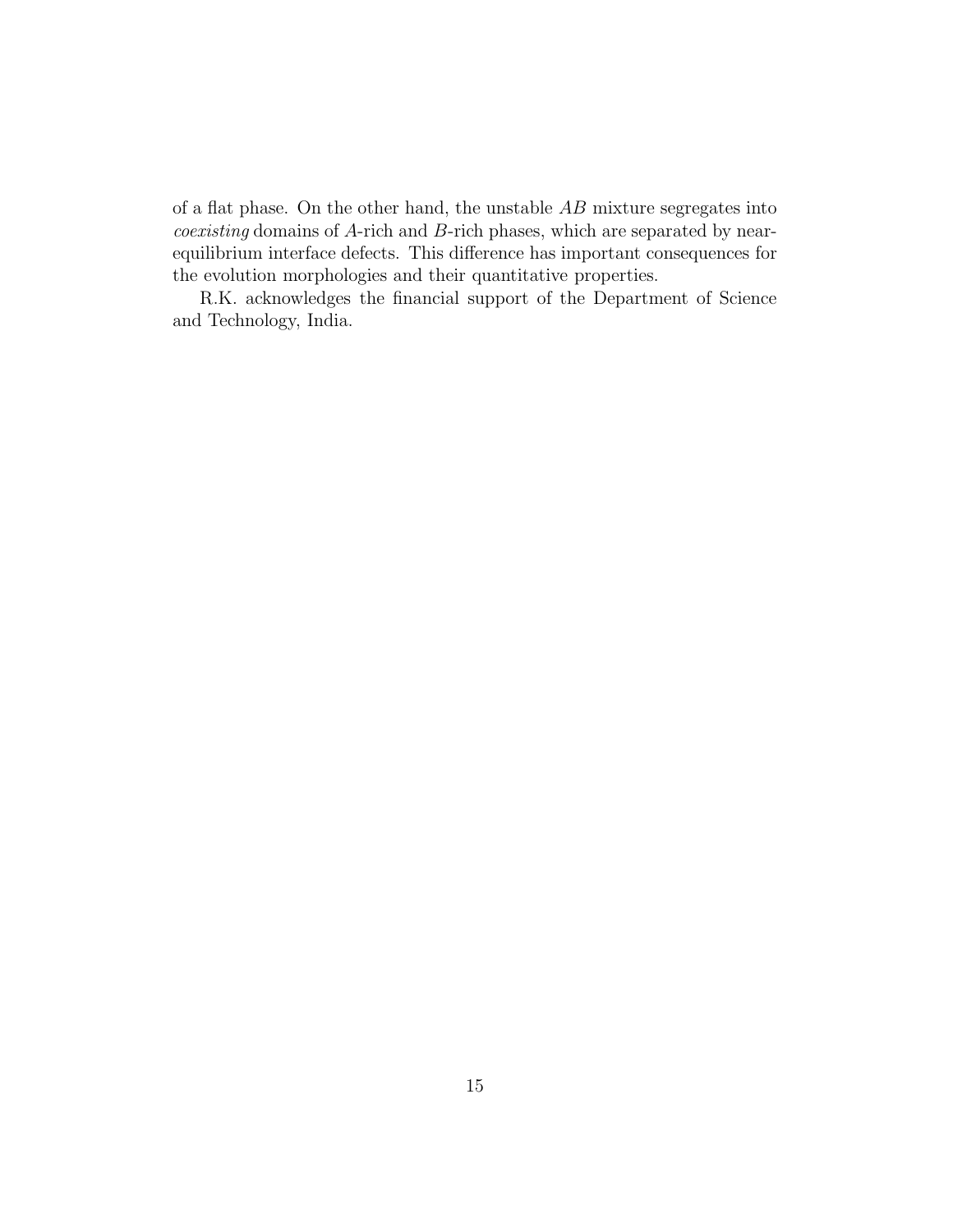# References

- [1] Kinetics of Phase Transitions, ed. S. Puri and V. K. Wadhawan, CRC Press, Boca Raton, Florida, 1st edn, 2009.
- [2] P.G. de Gennes, Rev. Mod. Phys., 1985, 57, 827.
- [3] A. Oron, S.H. Davis and S.G. Bankoff, Rev. Mod. Phys., 1997, 69, 931.
- [4] D. Bonn, J. Eggers, J. Meunier, and E. Rolley, Rev. Mod. Phys., 2009, 81, 739.
- [5] R.V. Craster and O.K. Matar, Rev. Mod. Phys., 2009, 81, 1131.
- [6] A. Sharma and R. Khanna, *Phys. Rev. Lett.*, 1998, **81**, 3463.
- [7] R. Khanna, A. Sharma, and G. Reiter, Eur. Phys. J. E, 2000, 2, 1.
- [8] S. Puri, in Ref. [1].
- [9] A. J. Bray, Adv. Phys., 1994, 43, 357.
- [10] K. Binder and P. Fratzl, Phase Transformations in Materials, ed. G. Kostorz, Wiley-VCH, Weinheim, New York, 2001.
- [11] A. Onuki, Phase Transition Dynamics, Cambridge University Press, Cambridge, UK, 2002.
- [12] R. Khanna, N. K. Agnihotri, M. Vashishtha, A. Sharma, P. K. Jaiswal and S. Puri, Phys. Rev. E, 2010, 82, 011601.
- [13] M. Vashishtha, P. K. Jaiswal, R. Khanna, S. Puri and A. Sharma, Phys. Chem. Chem. Phys., 2010, 12, 12964.
- [14] R. Khanna, N. K. Agnihotri and A. Sharma, in Ref. [1].
- [15] A. Sharma and A.T. Jameel, *J. Coll. Int. Sci.*, 1993, **161**, 190.
- [16] A.T. Jameel and A. Sharma, *J. Coll. Int. Sci.*, 1994, **164**, 416.
- [17] A. Sharma and G. Reiter, Phase Transitions, 2002, 75, 377.
- [18] E. Ruckenstein and R. K. Jain, J. Chem. Soc. Faraday Trans., 1974, 70, 132.